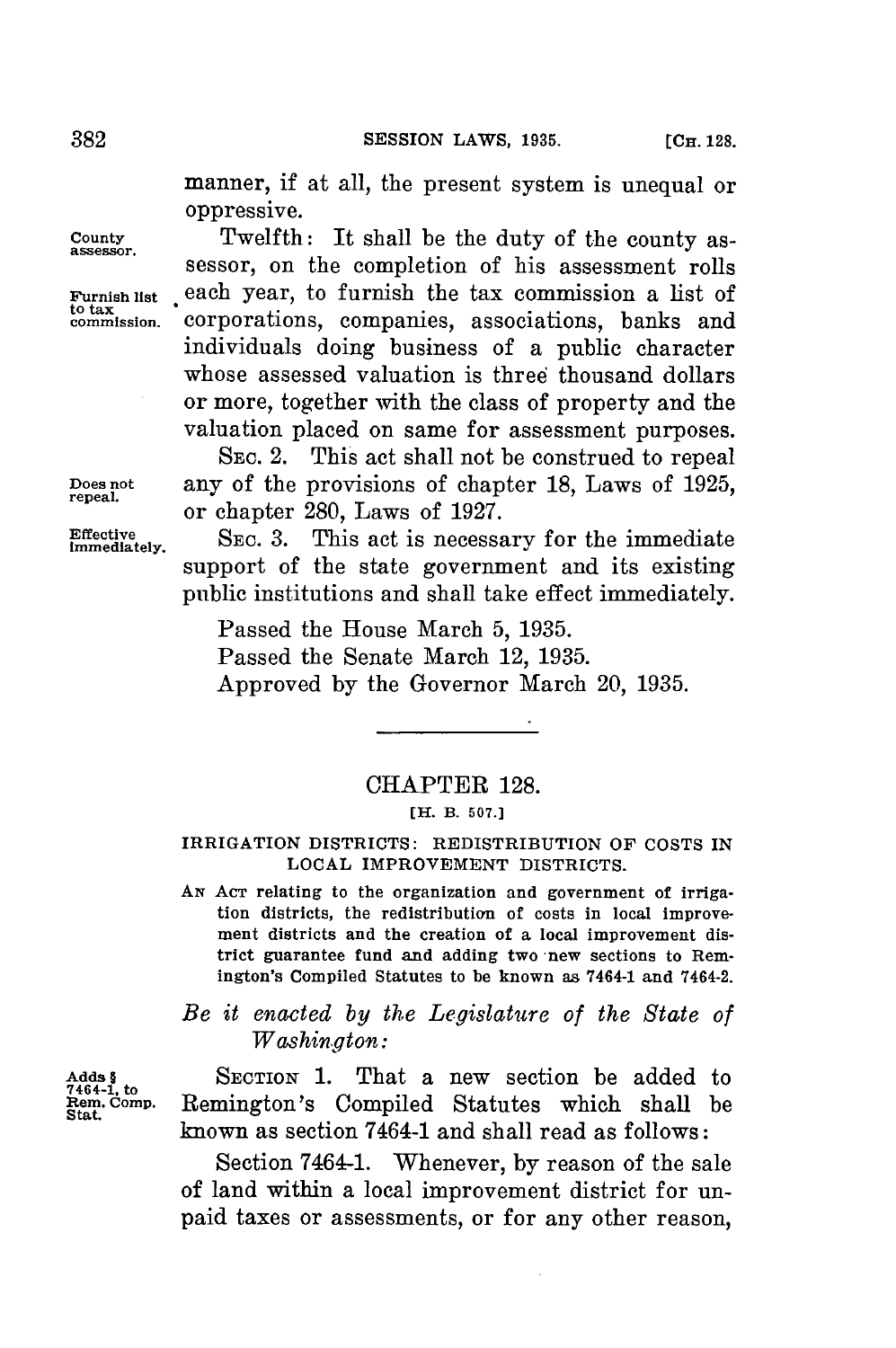it may appear apparent that the remaining lands within any such local improvement district are and will be unable to pay out the cost of such improvement or the bond issue therefor, the landowners of the local improvement district may petition the **di- Landowners** rectors of the irrigation district or the directors of **petition**. the district may upon their own initiative, and either upon receipt of such petition or the passing of such resolution the directors of the irrigation district shall cause a complete survey to be made of the affairs of the local improvement district pertaining **Survey.** to the payment of the cost of said improvement, and shall determine the amount of property remaining in the hands of private owners that is still subject to assessment for the improvement, the amount of **Subject to assessment.** land standing in the name of the district which is subject to assessment **for** said improvement and the amount of any lands which may have been entirely **Amount of** removed from the liability of any such assessments, **removed** and such other and pertinent data as may be necessary, in order to determine the ability of said remaining private property to pay the remaining balance of the cost of said improvement, and if as a result thereof it shall appear that the remaining private property will be unable to pay the said remaining cost of the improvement, the said board of directors shall determine what amount and to what extent the remaining private property will be able **Determina**to equitably pay on the cost of said improvement amount land which shall include the privately owned property and district owned property and such remaining portion of the cost of said improvement which the directors find said land can equitably pay and in such amounts as in the judgment of the directors shall appear equitable after taking all circumstances into consideration, shall be assessed against the lands within such local improvement district and shall be levied and collected in the manner as in this

**lands** from<br>liability.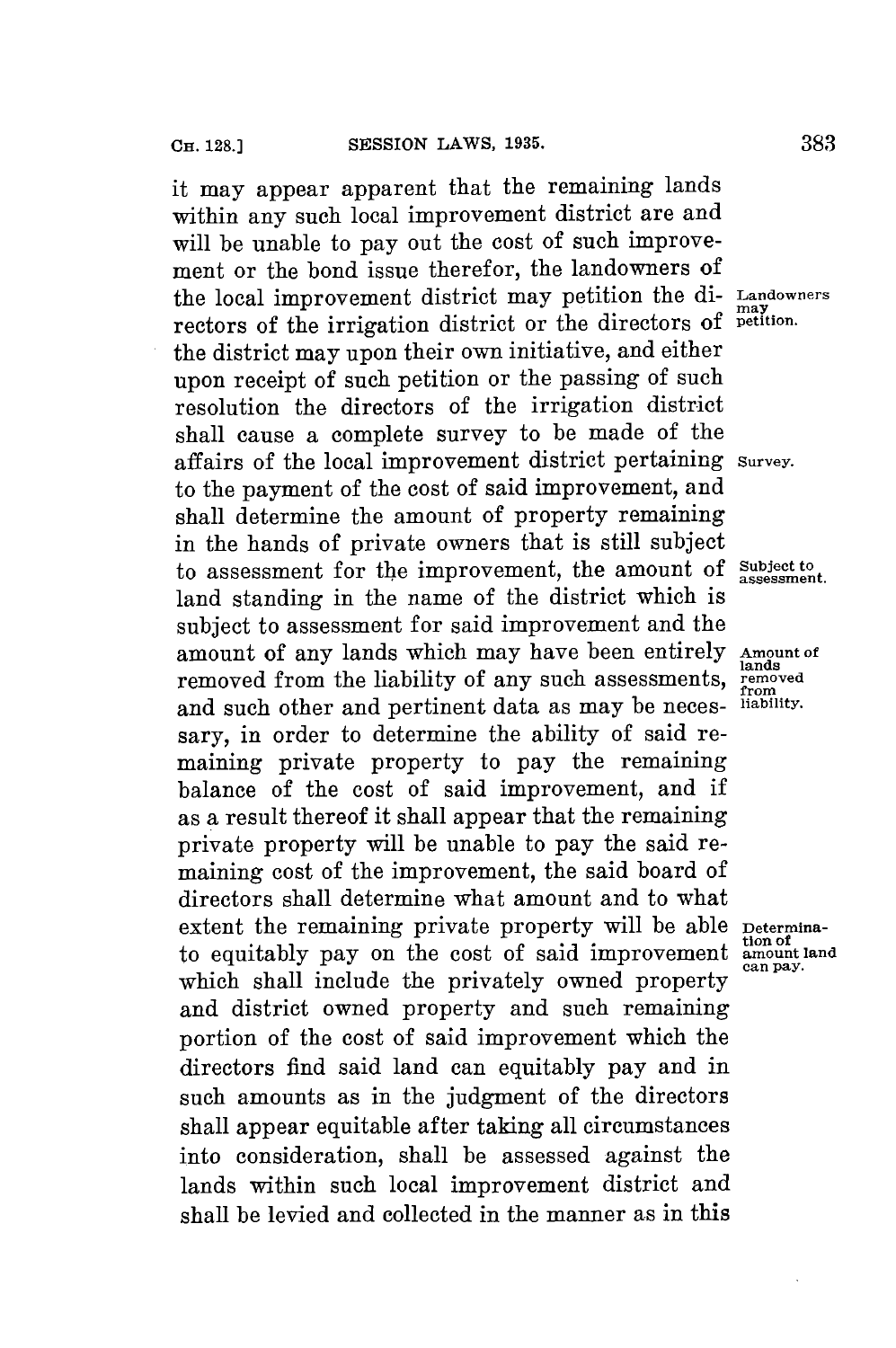**[CH. 128.** 384 **SESSION** LAWS, **1935.**

**of further**

**appeal from board as to**

act provided for the assessment and collection of **Payable over construction costs and shall be payable over a period**<br>period of not more than twenty (20) years. Notwithstanding all provisions in this chapter contained **for** the assessment, equalization, levy and collection of **No election.** assessments no election shall be required to authorize the issue of bonds to cover the cost thereof. Assessments when collected **by** the county treasurer for the payment shall constitute a special fund to be **Special fund.** called "bond redemption fund of local improvement district  $No. \_\_\_$ 

The costs of any unpaid portion thereof, of any such assessment, charged or to be charged or assessed against any tract of land may be paid in **One** one payment **by** the owner or **by** any one acting for such owner, under and pursuant to such rules as the board of directors may adopt, and all such amounts shall be paid to the county treasurer who shall place the same in the appropriate fund. Upon the payment in full of the amount charged or to be charged or assessed against any particular tract of land, said tract of land shall be thereupon entirely, fully and finally released of any and all further **Released** liability **by** reason of such improvement and the **liability.** amount charged or to be charged and assessed against each tract of land as designated **by** said board shall be the limit of the liability of said tract of land for the costs of said improvement, except in so far as said land may **by** [be] additionally liable **by** reason of being within the irrigation district and being liable for its portion of the general obligation of the district. The determination of the amount charged or to be charged or assessed against any **owner may** tract of land may be appealed **by** the owner of said **decision of** tract from the decision of the board of directors to the superior court of the county in which the property is located at any time within twenty (20) days from the date of the passage of a resolution **by** the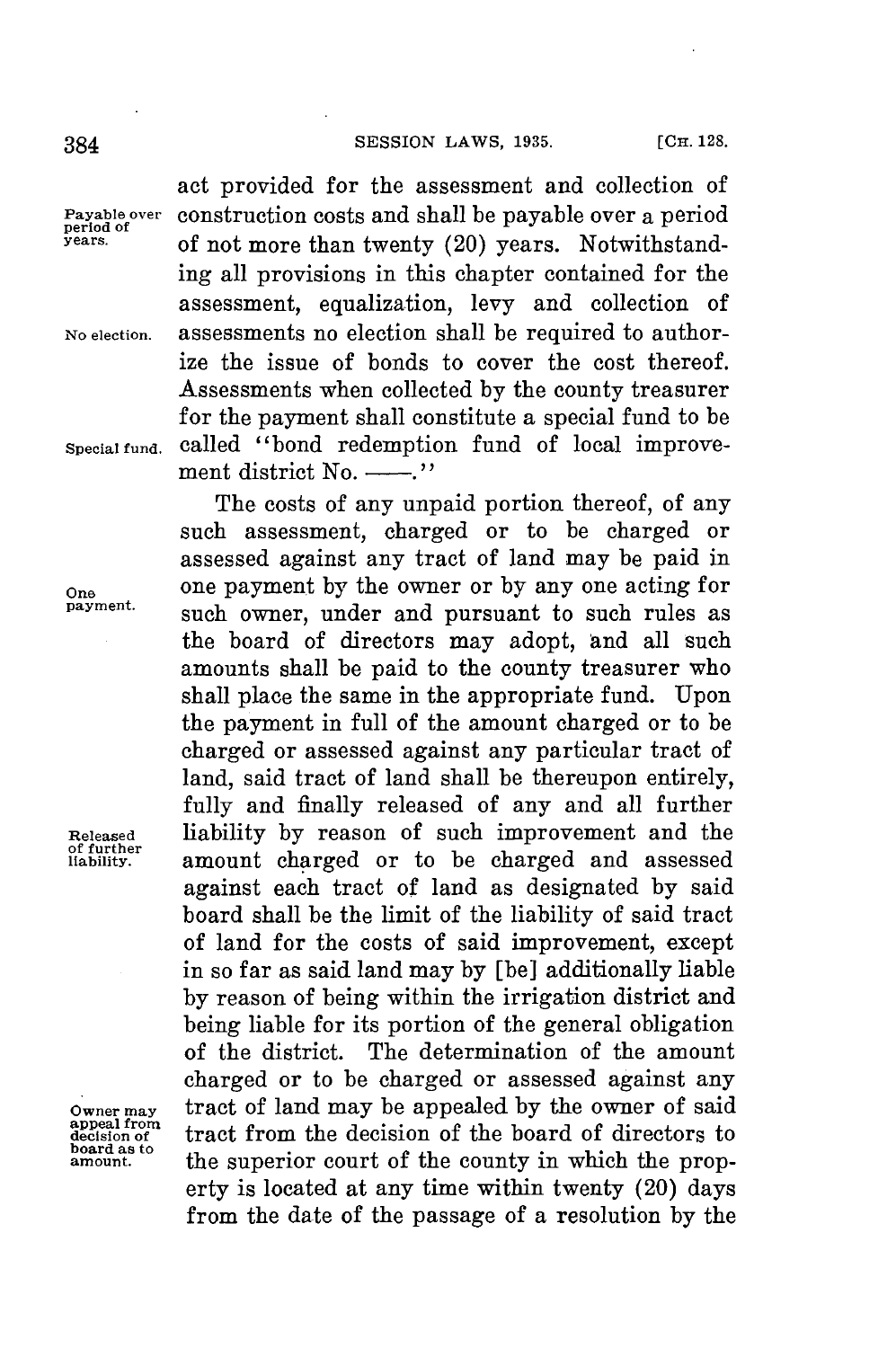board of directors with reference thereto: *Provided, however,* That in the event said irrigation district shall have borrowed or have an application on file for the borrowing of money from the recon- **neconstruc**struction finance corporation, or its successor, **corporation.** then in that event before any such re-assessment shall be made it shall first receive the approval of said reconstruction finance corporation, or its successor.

SEC. 2. That a new section be added to Reming-  $\frac{\text{Adas }\$}{7464-2,\text{ to}}$ tons Compiled Statutes which shall be known as **Rem. Comp.** 7464-2 and shall read as follows:

Section 7464-2. There is hereby established for each irrigation district in this state having local improvement districts therein a fund for the purpose of guaranteeing to the extent of such fund and in **Fund;** estabthe manner herein provided, the payment of its local improvement bonds and warrants issued to pay for the improvements provided for in this act. Such fund shall be designated "local improvement guarantee fund" and **for** the purpose of maintaining the **"Local** same, every irrigation district shall hereafter levy guarantee from time to time, as other assessments are levied, such sums as may be necessary to meet the financial Maintenance requirements thereof: *Provided*, That such sums so assessed in any year shall not be more than sufficient to pay the outstanding warrants on said fund and to establish therein a balance which shall not exceed five per cent  $(5\%)$  of the outstanding obligations thereby guaranteed. Whenever any bond or interest coupon of any local improvement district shall become due and there is insufficient funds in the local improvement district fund for the payment thereof, there shall be paid from said local improvement district guarantee fund, **by** warrant, a sufficient amount, which together with the balance in the local improvement district fund shall be sufficient to redeem and pay said bond or coupon in

tion finance

**improvement**